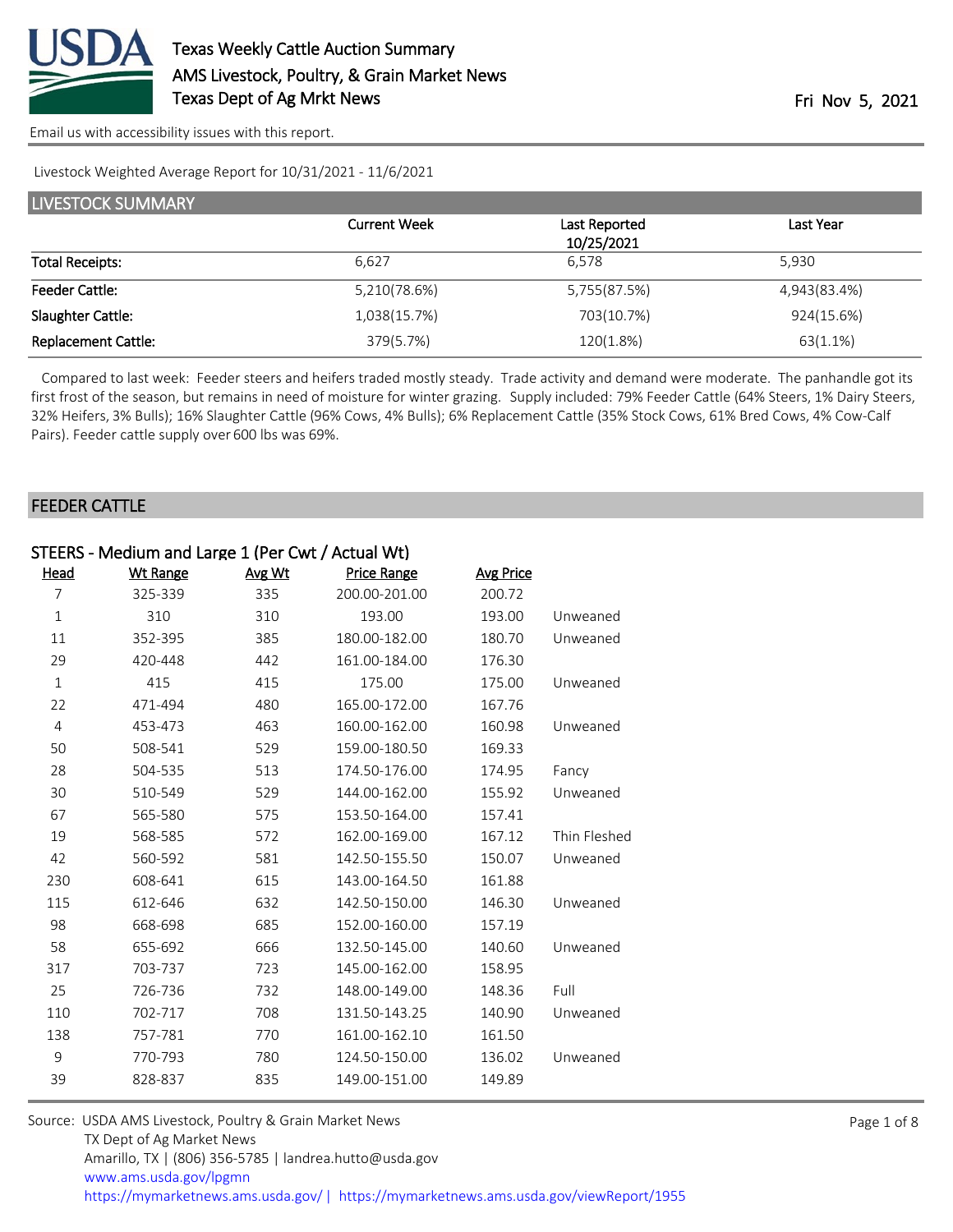

925-933 929 143.00-149.75 146.05

[Email us with accessibility issues with this report.](mailto:mars@ams.usda.gov?subject=508%20issue)

|                | STEERS - Medium and Large 1-2 (Per Cwt / Actual Wt) |        |                    |                  |              |
|----------------|-----------------------------------------------------|--------|--------------------|------------------|--------------|
| Head           | <b>Wt Range</b>                                     | Avg Wt | <b>Price Range</b> | <b>Avg Price</b> |              |
| $\overline{2}$ | 320                                                 | 320    | 183.00             | 183.00           |              |
| 9              | 350-384                                             | 372    | 160.00-188.00      | 171.95           |              |
| 13             | 400-435                                             | 417    | 163.00-178.00      | 170.31           |              |
| 27             | 451-484                                             | 478    | 155.00-170.00      | 158.61           |              |
| 23             | 500-535                                             | 519    | 140.00-156.00      | 149.05           |              |
| 89             | 563-598                                             | 574    | 144.00-159.00      | 153.43           |              |
| $\overline{2}$ | 580                                                 | 580    | 140.00             | 140.00           | Unweaned     |
| 12             | 600-643                                             | 621    | 134.00-140.00      | 135.89           |              |
| 365            | 681-697                                             | 686    | 134.00-159.50      | 157.36           |              |
| 59             | 650-698                                             | 691    | 124.00-139.00      | 131.57           | Unweaned     |
| 28             | 708-747                                             | 730    | 133.00-153.00      | 143.46           |              |
| 41             | 730                                                 | 730    | 159.00             | 159.00           | Thin Fleshed |
| 3              | 713                                                 | 713    | 130.00             | 130.00           | Unweaned     |
| 187            | 772-786                                             | 782    | 135.00-153.75      | 151.82           |              |
| 3              | 757                                                 | 757    | 128.00             | 128.00           | Fleshy       |
| $\overline{4}$ | 781                                                 | 781    | 125.00             | 125.00           | Unweaned     |
| 22             | 805-837                                             | 813    | 130.00-138.00      | 134.19           |              |
| 142            | 850-883                                             | 852    | 144.00-150.50      | 150.12           |              |
| 8              | 934                                                 | 934    | 132.00             | 132.00           |              |

## STEERS - Medium and Large 2 (Per Cwt / Actual Wt)

| <b>Head</b>    | <b>Wt Range</b> | Avg Wt | <b>Price Range</b> | <b>Avg Price</b> |          |
|----------------|-----------------|--------|--------------------|------------------|----------|
| 2              | 238             | 238    | 160.00             | 160.00           |          |
| 5              | 284             | 284    | 178.00             | 178.00           |          |
| 15             | 360-393         | 379    | 143.00-164.00      | 155.67           |          |
| 8              | 400-435         | 417    | 150.00-159.00      | 154.72           |          |
| 10             | 458-493         | 482    | 141.00-161.00      | 153.11           |          |
| 7              | 500-540         | 523    | 134.00-140.00      | 136.46           |          |
| 1              | 525             | 525    | 122.00             | 122.00           | Unweaned |
| 22             | 555-593         | 583    | 132.00-141.00      | 134.02           |          |
| 35             | 600-641         | 625    | 128.00-133.00      | 131.49           |          |
| 4              | 673             | 673    | 126.00             | 126.00           |          |
| $\overline{2}$ | 743             | 743    | 125.00             | 125.00           |          |
| 17             | 763-775         | 768    | 114.00-130.00      | 116.11           |          |
| 2              | 905             | 905    | 113.00             | 113.00           |          |
| 2              | 963             | 963    | 116.00             | 116.00           |          |

# STEERS - Medium and Large 2-3 (Per Cwt / Actual Wt)

| Head | Wt Range                                                | Avg Wt | Price Range | Avg Price                                                                              |  |
|------|---------------------------------------------------------|--------|-------------|----------------------------------------------------------------------------------------|--|
|      | Source: USDA AMS Livestock, Poultry & Grain Market News |        |             |                                                                                        |  |
|      | TX Dept of Ag Market News                               |        |             |                                                                                        |  |
|      | Amarillo, TX   (806) 356-5785   landrea.hutto@usda.gov  |        |             |                                                                                        |  |
|      | www.ams.usda.gov/lpgmn                                  |        |             |                                                                                        |  |
|      |                                                         |        |             | https://mymarketnews.ams.usda.gov/   https://mymarketnews.ams.usda.gov/viewReport/1955 |  |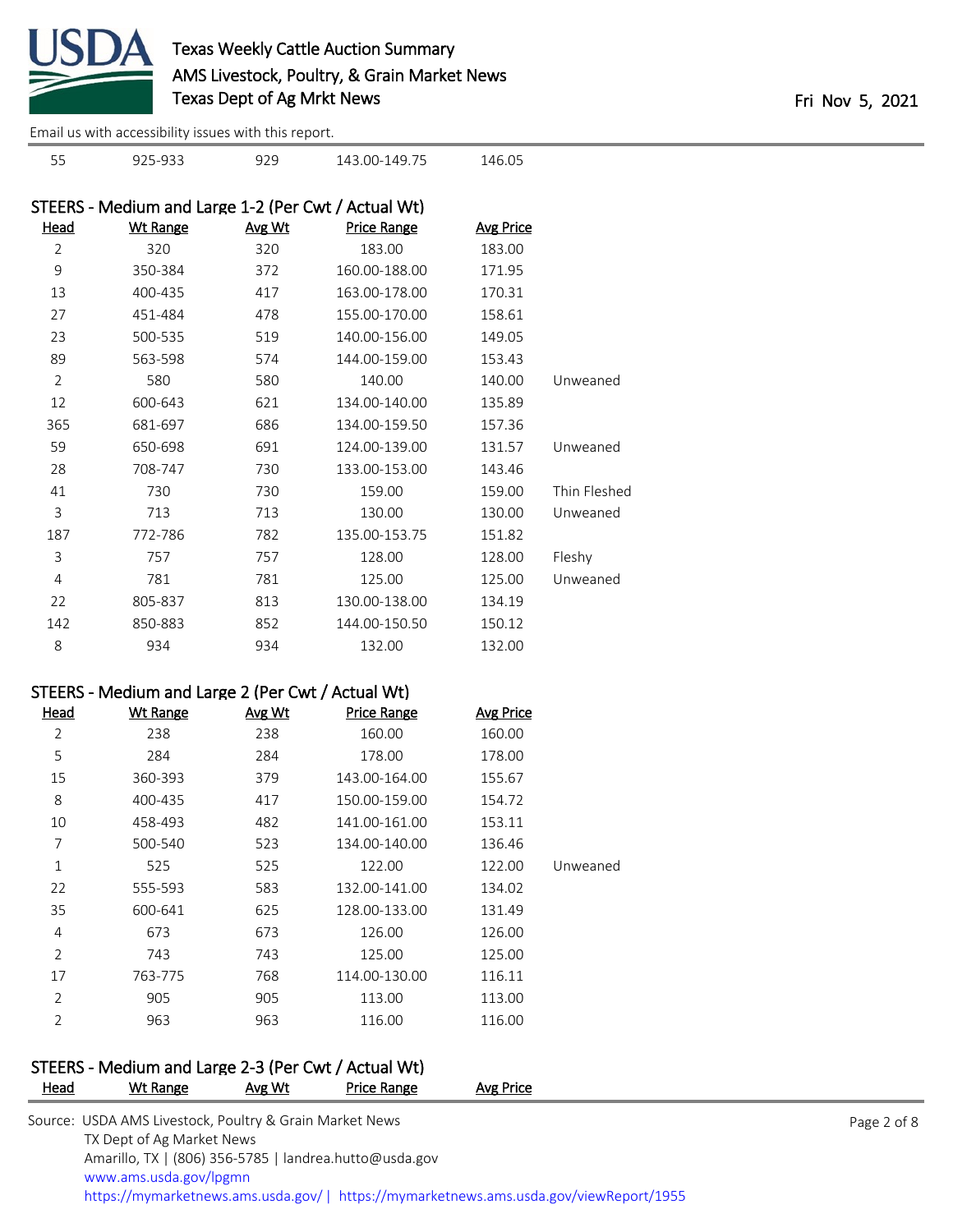

|   | 767 | 767 | 126.00 | 126.00 |
|---|-----|-----|--------|--------|
| Ч | 843 | 843 | 135.00 | 135.00 |

|             | STEERS - Medium and Large 4 (Per Cwt / Actual Wt) |        |             |           |          |
|-------------|---------------------------------------------------|--------|-------------|-----------|----------|
| <u>Head</u> | Wt Range                                          | Avg Wt | Price Range | Avg Price |          |
| Q           | 765.                                              | 765.   | 149.00      | 149.00    | Unweaned |

| <u>Head</u> | Wt Range | Avg Wt | Price Range | <u>Avg Price</u> |
|-------------|----------|--------|-------------|------------------|
|             | 705      | 705    | 101.00      | 101.00           |

## DAIRY STEERS - Large 3 (Per Cwt / Actual Wt)

| <u>Head</u> | <u>Wt Range</u> | Avg Wt | Price Range | Avg Price |
|-------------|-----------------|--------|-------------|-----------|
| 14          | 484             | 484    | 65.00       | 65.00     |
|             | 638             | 638    | 54.00       | 54.00     |

## HEIFERS - Medium and Large 1 (Per Cwt / Actual Wt)

| <b>Head</b>    | <b>Wt Range</b> | Avg Wt | <b>Price Range</b> | <b>Avg Price</b> |          |
|----------------|-----------------|--------|--------------------|------------------|----------|
| 8              | 300-305         | 301    | 160.00-165.00      | 162.76           | Unweaned |
| 3              | 357             | 357    | 161.50             | 161.50           |          |
| 26             | 355-388         | 387    | 140.00-165.00      | 147.46           | Unweaned |
| 16             | 405             | 405    | 155.00             | 155.00           |          |
| $1\,$          | 425             | 425    | 155.00             | 155.00           | Unweaned |
| 10             | 483-489         | 485    | 142.00-153.00      | 146.43           |          |
| 49             | 450-485         | 464    | 135.00-154.00      | 141.99           | Unweaned |
| 99             | 504-548         | 517    | 135.00-150.00      | 144.87           |          |
| $\overline{7}$ | 526             | 526    | 130.00             | 130.00           | Fleshy   |
| 59             | 518-549         | 535    | 137.00-141.00      | 139.57           | Unweaned |
| 36             | 565-572         | 568    | 131.00-144.00      | 136.46           |          |
| 25             | 578-593         | 586    | 133.00-139.00      | 136.01           | Unweaned |
| 49             | 611-634         | 614    | 133.00-140.00      | 134.59           |          |
| 31             | 643-647         | 647    | 123.00-127.00      | 123.26           | Fleshy   |
| 118            | 608-648         | 631    | 125.00-131.75      | 129.41           | Unweaned |
| 39             | 664-689         | 677    | 132.00-142.50      | 137.92           |          |
| 26             | 696             | 696    | 120.00             | 120.00           | Fleshy   |
| 70             | 651-692         | 670    | 129.00-136.00      | 133.30           | Unweaned |
| 48             | 708-733         | 717    | 121.00-142.00      | 133.97           |          |
| 5              | 704             | 704    | 120.00             | 120.00           | Fleshy   |
| 35             | 718-746         | 739    | 122.50-136.00      | 132.63           | Unweaned |
| 7              | 761             | 761    | 119.00             | 119.00           |          |
| 72             | 804-813         | 812    | 138.00-140.00      | 139.86           |          |
| $\overline{4}$ | 840             | 840    | 124.00             | 124.00           | Fleshy   |
|                |                 |        |                    |                  |          |

| Source: USDA AMS Livestock, Poultry & Grain Market News                                |
|----------------------------------------------------------------------------------------|
| TX Dept of Ag Market News                                                              |
| Amarillo, TX   (806) 356-5785   landrea.hutto@usda.gov                                 |
| www.ams.usda.gov/lpgmn                                                                 |
| https://mymarketnews.ams.usda.gov/   https://mymarketnews.ams.usda.gov/viewReport/1955 |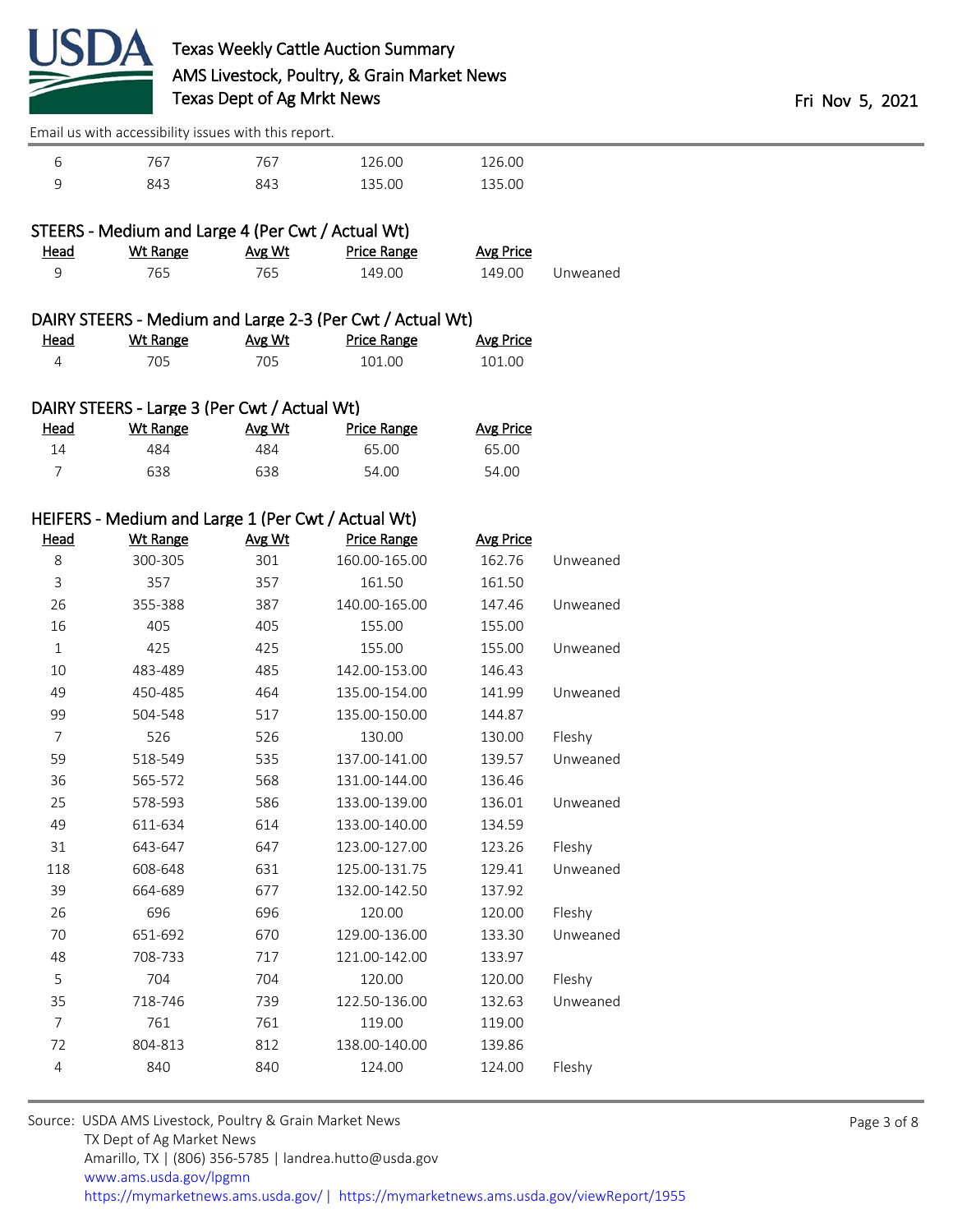

|        | 120.00 | 120.00        | 890 | 890     |    |
|--------|--------|---------------|-----|---------|----|
| Fleshy | 120.00 | 120.00        | 880 | 880     | 11 |
|        | 122.20 | 121.00-125.00 | 933 | 917-940 | 23 |

## HEIFERS - Medium and Large 1-2 (Per Cwt / Actual Wt)

| Head           | <b>Wt Range</b> | Avg Wt | <b>Price Range</b> | <b>Avg Price</b> |              |
|----------------|-----------------|--------|--------------------|------------------|--------------|
| 8              | 300-345         | 323    | 149.00-154.00      | 150.16           |              |
| 17             | 373-393         | 378    | 151.00-158.00      | 152.09           |              |
| $\overline{2}$ | 380             | 380    | 140.00             | 140.00           | Unweaned     |
| 46             | 403-442         | 420    | 131.00-150.00      | 144.15           |              |
| 17             | 458-493         | 469    | 138.00-149.50      | 144.70           |              |
| 47             | 500-548         | 525    | 123.00-134.50      | 130.60           |              |
| 102            | 550-596         | 585    | 120.00-134.00      | 123.52           |              |
| 3              | 582             | 582    | 144.00             | 144.00           | Thin Fleshed |
| 25             | 603-647         | 626    | 121.00-129.00      | 126.35           |              |
| 5              | 628             | 628    | 109.00             | 109.00           | Fleshy       |
| 5              | 630-638         | 633    | 123.00-125.00      | 123.81           | Unweaned     |
| 40             | 650-691         | 667    | 122.00-130.00      | 124.08           |              |
| 8              | 692             | 692    | 122.50             | 122.50           | Unweaned     |
| 15             | 701-738         | 708    | 115.00-136.50      | 127.23           |              |
| $\overline{2}$ | 723             | 723    | 112.00             | 112.00           | Fleshy       |
| 18             | 722             | 722    | 112.00             | 112.00           | Unweaned     |
| 2              | 755             | 755    | 115.00             | 115.00           |              |
| 11             | 808             | 808    | 119.00             | 119.00           | Full         |

#### HEIFERS - Medium and Large 2 (Per Cwt / Actual Wt)

| Head           | Wt Range | Avg Wt | <b>Price Range</b> | <b>Avg Price</b> |          |
|----------------|----------|--------|--------------------|------------------|----------|
| 2              | 273      | 273    | 140.00             | 140.00           |          |
| 3              | 348      | 348    | 141.00             | 141.00           |          |
| 7              | 363-394  | 381    | 136.00-140.00      | 137.63           |          |
| 2              | 443      | 443    | 131.00             | 131.00           |          |
| 20             | 455-498  | 476    | 125.00-137.00      | 130.71           |          |
| 5              | 568-583  | 577    | 114.00-120.00      | 116.36           |          |
| $\overline{2}$ | 575      | 575    | 125.00             | 125.00           | Unweaned |
| 4              | 638      | 638    | 115.00             | 115.00           |          |
| 19             | 652-670  | 657    | 115.00-122.50      | 117.34           |          |
| 4              | 755      | 755    | 106.00             | 106.00           |          |
| 5              | 800-837  | 822    | 104.00-109.00      | 105.95           |          |

## HEIFERS - Medium and Large 2-3 (Per Cwt / Actual Wt)

| <u>Head</u> | <u>Wt Range</u> | <b>Avg Wt</b> | Price Range | <b>Avg Price</b> |
|-------------|-----------------|---------------|-------------|------------------|
|             | 708             | 708           | 121.00      | 121.00           |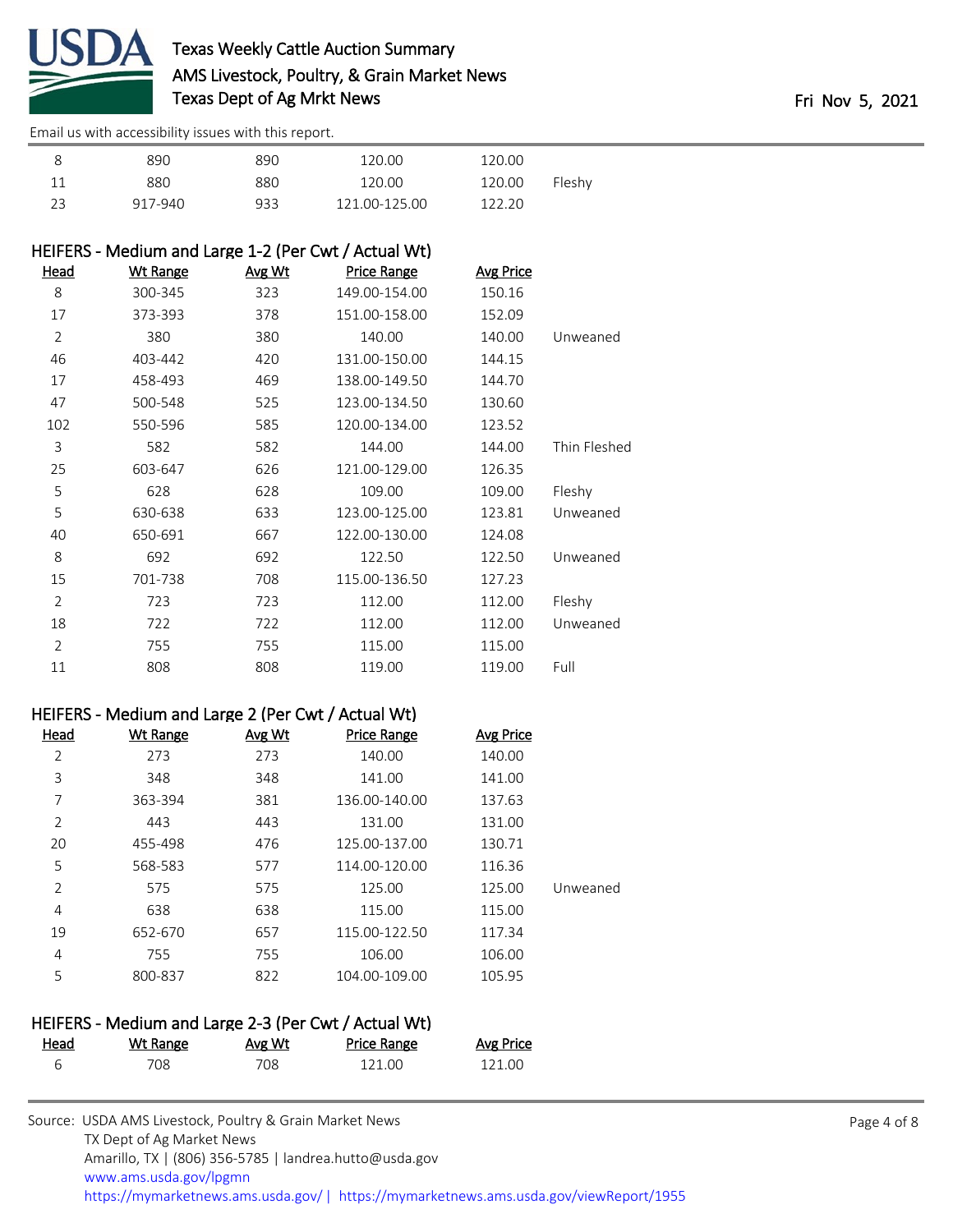

| BULLS - Medium and Large 1 (Per Cwt / Actual Wt) |          |        |                    |                  |  |  |
|--------------------------------------------------|----------|--------|--------------------|------------------|--|--|
| Head                                             | Wt Range | Avg Wt | <b>Price Range</b> | <b>Avg Price</b> |  |  |
| 11                                               | 343      | 343    | 168.00             | 168.00           |  |  |
| 4                                                | 494      | 494    | 154.00             | 154.00           |  |  |
| 32                                               | 518-545  | 521    | 147.00-160.00      | 158.72           |  |  |
| 13                                               | 625      | 625    | 135.00             | 135.00           |  |  |
| 5                                                | 660      | 660    | 131.00             | 131.00           |  |  |
|                                                  |          |        |                    |                  |  |  |

|          |            |                                 | BULLS - Medium and Large 1-2 (Per Cwt / Actual Wt) |  |
|----------|------------|---------------------------------|----------------------------------------------------|--|
| المممليا | $MH$ Dongo | $\Lambda$ $\mu$ $\Lambda$ $\mu$ | <b>Drico Pongo</b>                                 |  |

| Head | Wt Range | Avg Wt | <b>Price Range</b> | Avg Price |
|------|----------|--------|--------------------|-----------|
| 6    | 283      | 283    | 180.00             | 180.00    |
| 13   | 597      | 597    | 118.00             | 118.00    |
|      | 620      | 620    | 115.00             | 115.00    |
| 10   | 675-683  | 679    | 123.00-125.00      | 123.90    |
| Δ    | 708      | 708    | 116.00             | 116.00    |

## BULLS - Medium and Large 2 (Per Cwt / Actual Wt)

| Head          | Wt Range | Avg Wt | <b>Price Range</b> | Avg Price |
|---------------|----------|--------|--------------------|-----------|
| C             | 443      | 443    | 131.00             | 131.00    |
| 4             | 483-498  | 491    | 132.00-136.00      | 133.97    |
| 11            | 580-596  | 593    | 122.00-131.00      | 127.39    |
| $\mathcal{P}$ | 645      | 645    | 117.00             | 117.00    |
| $\mathcal{P}$ | 670      | 670    | 119.00             | 119.00    |
| 4             | 710-725  | 718    | 105.00-109.00      | 107.02    |
|               | 864-883  | 872    | 95.00-105.00       | 99.34     |

#### SLAUGHTER CATTLE

## COWS - Breaker 75-80% (Per Cwt / Actual Wt)

| <u>Head</u> | Wt Range  | Avg Wt | Price Range | Avg Price | Dressing |
|-------------|-----------|--------|-------------|-----------|----------|
| 14          | 1390-1850 | 1574   | 59.00-65.50 | 63.11     | Average  |
|             | 1505-1772 | 1627   | 70.50-74.50 | 72.69     | High     |
|             | 1210-1790 | 1500   | 52.00-55.50 | 53.41     | Low      |

## COWS - Boner 80-85% (Per Cwt / Actual Wt)

| Head | Wt Range  | Avg Wt | Price Range | Avg Price | Dressing    |
|------|-----------|--------|-------------|-----------|-------------|
| 117  | 995-1530  | 1304   | 56.50-67.00 | 63.32     | Average     |
| 30   | 1150-1490 | 1383   | 62.00-70.00 | 66.98     | <b>High</b> |
| 53   | 1060-1450 | 1178   | 49.00-55.00 | 54.01     | l ow        |

## COWS - Lean 85-90% (Per Cwt / Actual Wt) Head Wt Range Avg Wt Price Range Avg Price Dressing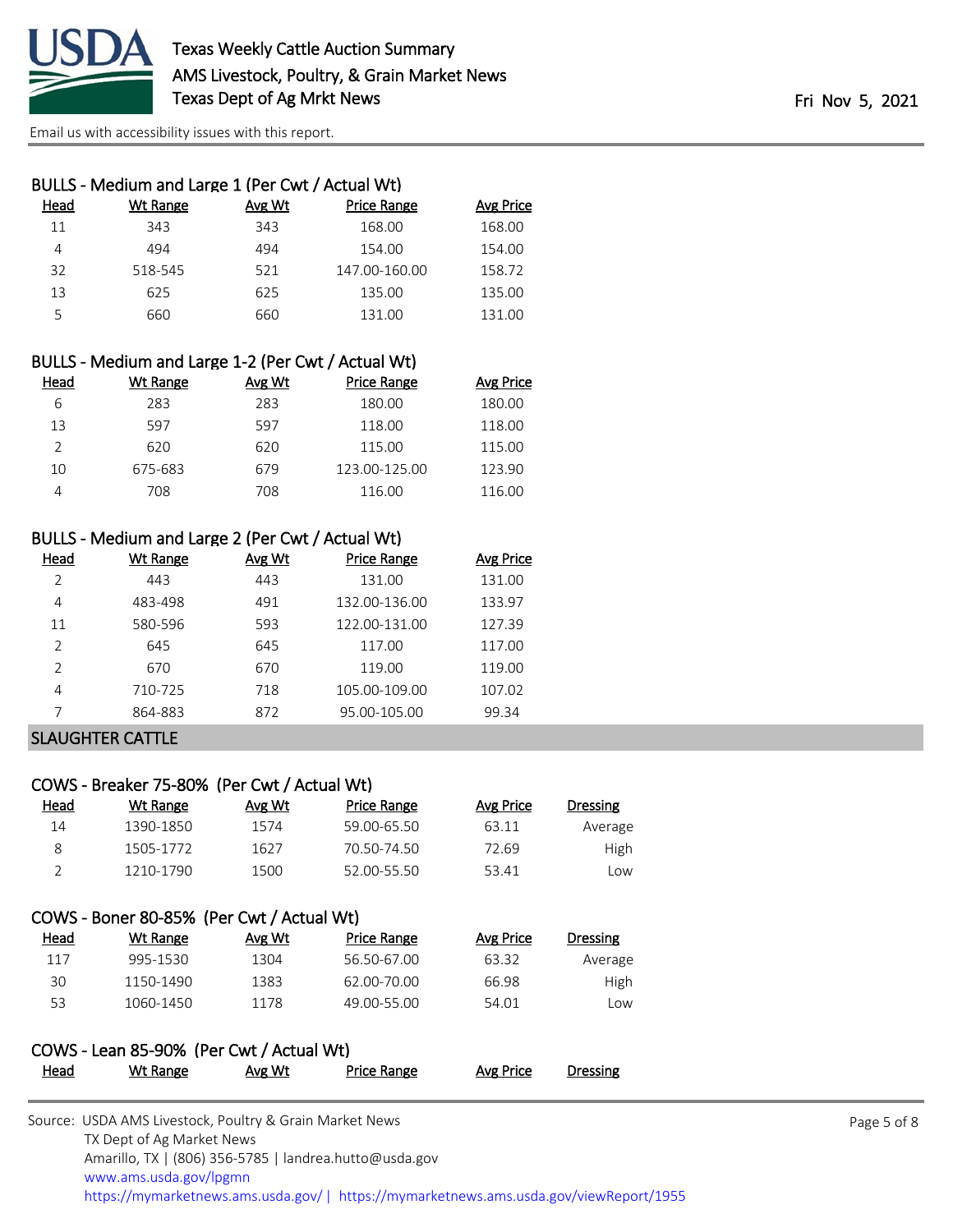

## Texas Weekly Cattle Auction Summary AMS Livestock, Poultry, & Grain Market News Texas Dept of Ag Mrkt News Fri Nov 5, 2021

[Email us with accessibility issues with this report.](mailto:mars@ams.usda.gov?subject=508%20issue)

| 191 | 860-1283  | 1095 | 51.00-65.50 | 55.46 | Average              |
|-----|-----------|------|-------------|-------|----------------------|
| 59  | 848-994   | 915  | 33.00-53.50 | 35.95 | Average Light Weight |
|     | 1060-1195 | 1128 | 68.00-69.00 | 68.47 | High                 |
| 104 | 825-1255  | 1038 | 42.00-55.00 | 47.56 | Low                  |
| 31  | 750-960   | 879  | 24.00-45.00 | 30.33 | Low Light Weight     |
| 18  | 909-1070  | 961  | 37.00-42.00 | 39.54 | Very Low             |
|     |           |      |             |       |                      |

## BULLS - 1 (Per Cwt / Actual Wt)

| <b>Head</b> | Wt Range  | Avg Wt | <b>Price Range</b> | Avg Price | Dressing |
|-------------|-----------|--------|--------------------|-----------|----------|
| ς           | 1435-2205 | 1772   | 84.00-88.50        | 85.53     | Average  |
|             | 1985      | 1985   | 96.50              | 96.50     | High     |
|             | 1225-1715 | 1444   | 74.00-83.00        | 79.14     | LOW.     |

## BULLS - 1-2 (Per Cwt / Actual Wt)

| Head | Wt Range  | Avg Wt | Price Range | Avg Price | Dressing |
|------|-----------|--------|-------------|-----------|----------|
| ∽    | 1550-2290 | 1972   | 79.50-86.50 | 82.64     | Average  |
|      | 1780-2100 | 1940   | 87.50-88.50 | 88.04     | High     |
|      | 1480-1640 | 1573   | 70.00-77.00 | 73.00     | LOW      |

## BULLS - 2 (Per Cwt / Actual Wt)

| <u>Head</u> | Wt Range  | Avg Wt | Price Range | Avg Price | Dressing |
|-------------|-----------|--------|-------------|-----------|----------|
|             | 1210-1335 | 1273.  | 59.00-64.00 | 61.62     | .ow      |

#### REPLACEMENT CATTLE

## STOCK COWS - Medium and Large 1-2 (Per Cwt / Actual Wt)

| <u>Age</u> | Stage | Head | Wt Range | Avg Wt | <b>Price Range</b> | Avg Price |  |
|------------|-------|------|----------|--------|--------------------|-----------|--|
| $<$ 2      |       |      | 986      | 986    | 93.00              | 93.00     |  |
| $2 - 4$    |       | 31   | 873-1175 | 1025   | 70.00-85.00        | 78.38     |  |
| $5 - 8$    |       | 20   | 835-1313 | 1140   | 60.00-68.00        | 64.47     |  |
| >5         |       | 14   | 733-1230 | 1012   | 52.00-60.00        | 56.85     |  |

## STOCK COWS - Medium and Large 2 (Per Cwt / Actual Wt)

| <u>Age</u> | Stage | Head | Wt Range | Avg Wt | <b>Price Range</b> | Avg Price |              |
|------------|-------|------|----------|--------|--------------------|-----------|--------------|
| 2-8        |       |      | 705-1190 | 964    | 40.00-51.00        | 45.09     | Thin Fleshed |

# STOCK COWS - Medium and Large 2-3 (Per Cwt / Actual Wt)

| <u>Age</u> | <b>Stage</b> | <b>Head</b> | Wt Range | Avg Wt | <b>Price Range</b> | Avg Price |              |
|------------|--------------|-------------|----------|--------|--------------------|-----------|--------------|
| 2-8        |              |             | 615-945  | 840    | 10.00-37.00        | 30.75     | Thin Fleshed |
|            |              |             |          |        |                    |           |              |

| BRED COWS - Medium and Large 1 (Per Head / Actual Wt) |       |      |          |        |             |           |  |  |
|-------------------------------------------------------|-------|------|----------|--------|-------------|-----------|--|--|
| Age                                                   | Stage | Head | Wt Range | Avg Wt | Price Range | Avg Price |  |  |
| 7-4                                                   |       |      | 1320     | 1320   | 1010.00     | 1010.00   |  |  |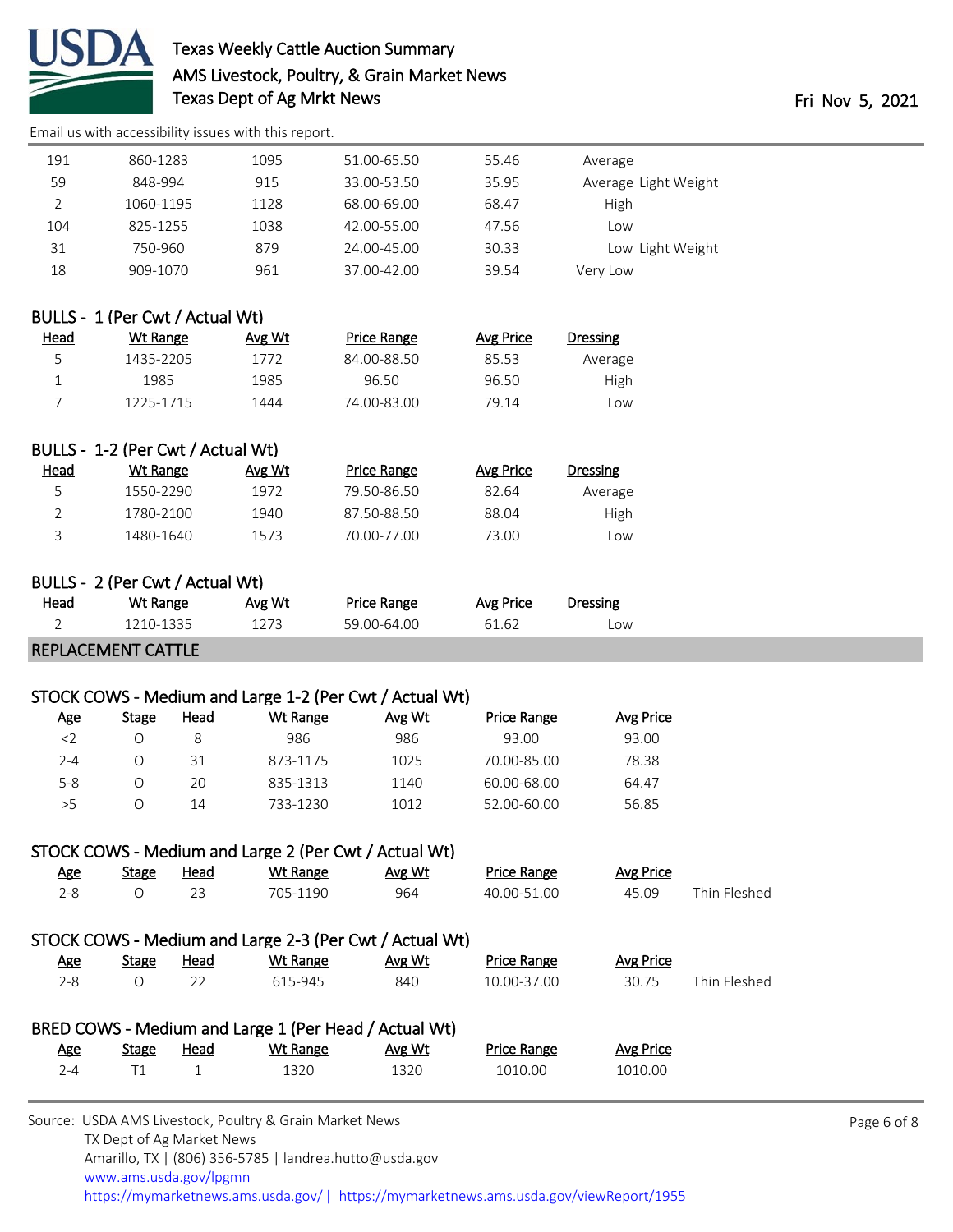

| $2 - 4$ |    | 1120-1330 | 1237 | 800.00-835.00 | 819.06 |
|---------|----|-----------|------|---------------|--------|
| $5 - 8$ |    | 1103-1380 | 1196 | 700.00-850.00 | 826.98 |
| >8      | h  | 1167      | 1167 | 650.00        | 650.00 |
| >8      | 24 | 1155-1195 | 1175 | 710.00        | 710.00 |

## BRED COWS - Medium and Large 1-2 (Per Head / Actual Wt)

| <u>Age</u> | Stage | Head | Wt Range  | Avg Wt | <b>Price Range</b> | <b>Avg Price</b> |
|------------|-------|------|-----------|--------|--------------------|------------------|
| $2 - 4$    | T2    |      | 900-1000  | 986    | 875.00-950.00      | 884.78           |
| $2 - 8$    | T3    | 8    | 915-1210  | 1098   | 1075.00-1150.00    | 1115.55          |
| $5 - 8$    | Τ1    |      | 1080-1220 | 1150   | 625.00-685.00      | 656.83           |
| $5 - 8$    | T2    | 36   | 940-1330  | 1257   | 500.00-975.00      | 896.42           |
| >8         | Τ1    | 8    | 1058      | 1058   | 575.00             | 575.00           |
| >8         | T2    | 17   | 1095-1128 | 1107   | 650.00             | 650.00           |
|            |       |      |           |        |                    |                  |

## BRED COWS - Medium and Large 2 (Per Head / Actual Wt)

| <u>Age</u> | <b>Stage</b> | Head | Wt Range  | Avg Wt | Price Range    | <b>Avg Price</b> |
|------------|--------------|------|-----------|--------|----------------|------------------|
|            |              |      | 1018-1440 | 1148   | 800.00-1000.00 | 927 76           |

#### BRED COWS - Medium and Large 2-3 (Per Head / Actual Wt)

| Age | Stage | Head | Wt Range | Avg Wt | <b>Price Range</b> | <b>Avg Price</b> |
|-----|-------|------|----------|--------|--------------------|------------------|
|     |       |      | 757-1070 | 850    | .675.00-730.00     | 708.98           |

#### BRED COWS - Medium 2 (Per Head / Actual Wt)

| <u>Age</u> | Stage | <u>Head</u> | Wt Range | Avg Wt | <b>Price Range</b> | <b>Avg Price</b> |
|------------|-------|-------------|----------|--------|--------------------|------------------|
| $5 - 8$    |       |             | 790      | 790    | 600.00             | 600.00           |
| >8         |       |             | 990      | 990    | 475.00             | 475.00           |

#### COW-CALF PAIRS - Medium and Large 1 w/ 150-300 lbs calf (Per Family / Actual Wt)

| <u>Age</u> | Stage | Head | Wt Range | Avg Wt | <b>Price Range</b> | <u>Avg Price</u> |
|------------|-------|------|----------|--------|--------------------|------------------|
|            |       |      | 300      | 1300   | 1160.00            | 1160.00          |

| COW-CALF PAIRS - Medium and Large 1-2 w/ 150-300 lbs calf (Per Family / Actual Wt) |       |      |          |        |                    |           |  |
|------------------------------------------------------------------------------------|-------|------|----------|--------|--------------------|-----------|--|
| Age                                                                                | Stage | Head | Wt Range | Avg Wt | <b>Price Range</b> | Avg Price |  |
| 2-8.                                                                               |       |      | 543-783  | 663    | 1285.00-1325.00    | 1301.38   |  |

## COW-CALF PAIRS - Medium and Large 2 w/ 150-300 lbs calf (Per Family / Actual Wt)

| <b>Age</b> | Stage | Head | Wt Range | Avg Wt | <b>Price Range</b> | <b>Avg Price</b> |
|------------|-------|------|----------|--------|--------------------|------------------|
| $2 - 8$    |       |      | 550-598  | 574    | 1050.00            | 1050.00          |

| COW-CALF PAIRS - Medium 1 w/ 150-300 lbs calf (Per Family / Actual Wt) |       |      |          |        |             |           |
|------------------------------------------------------------------------|-------|------|----------|--------|-------------|-----------|
| Age                                                                    | Stage | Head | Wt Range | Avg Wt | Price Range | Avg Price |
| 5-8                                                                    |       |      | 650.     | 650    | 900.00      | 900.00    |